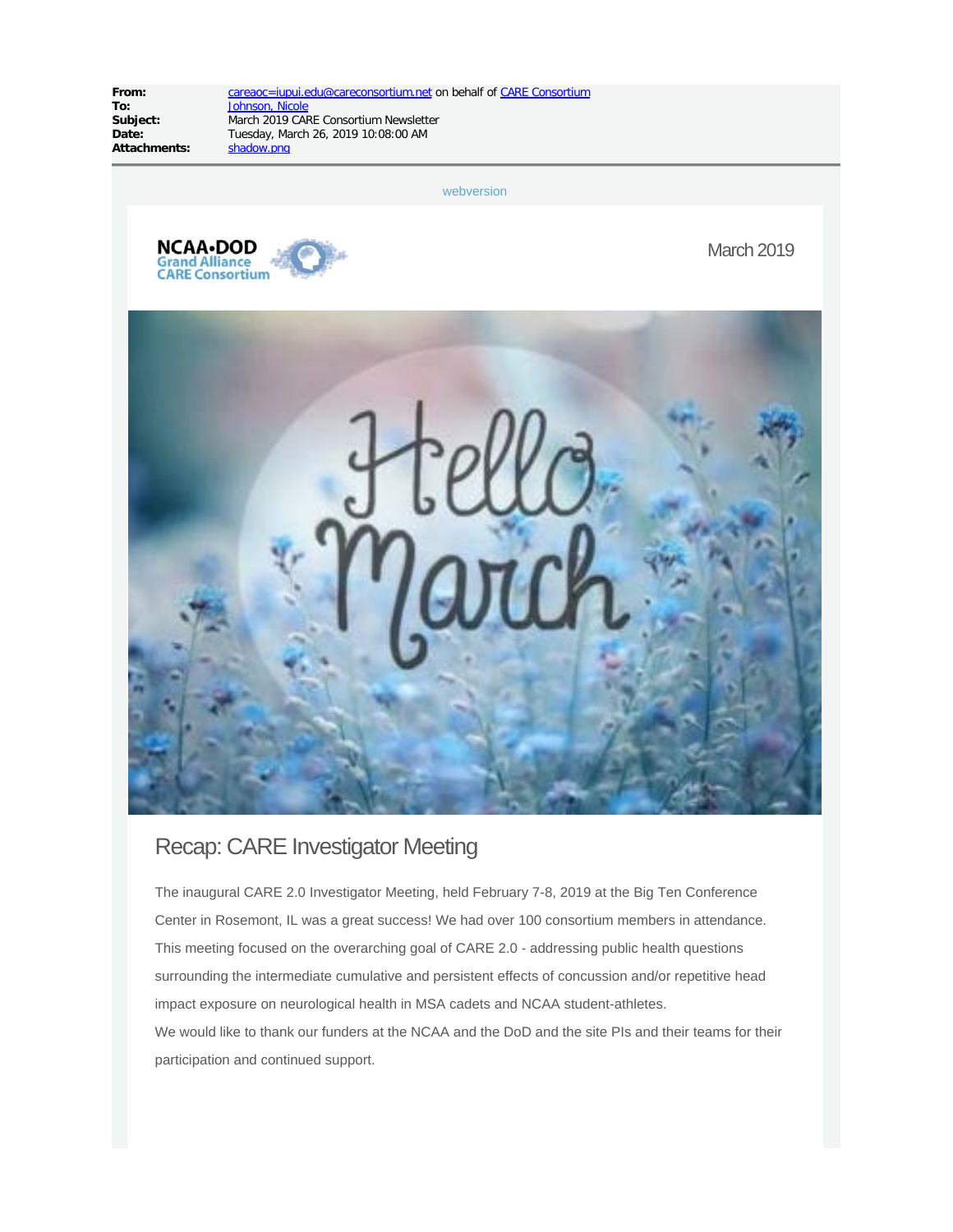





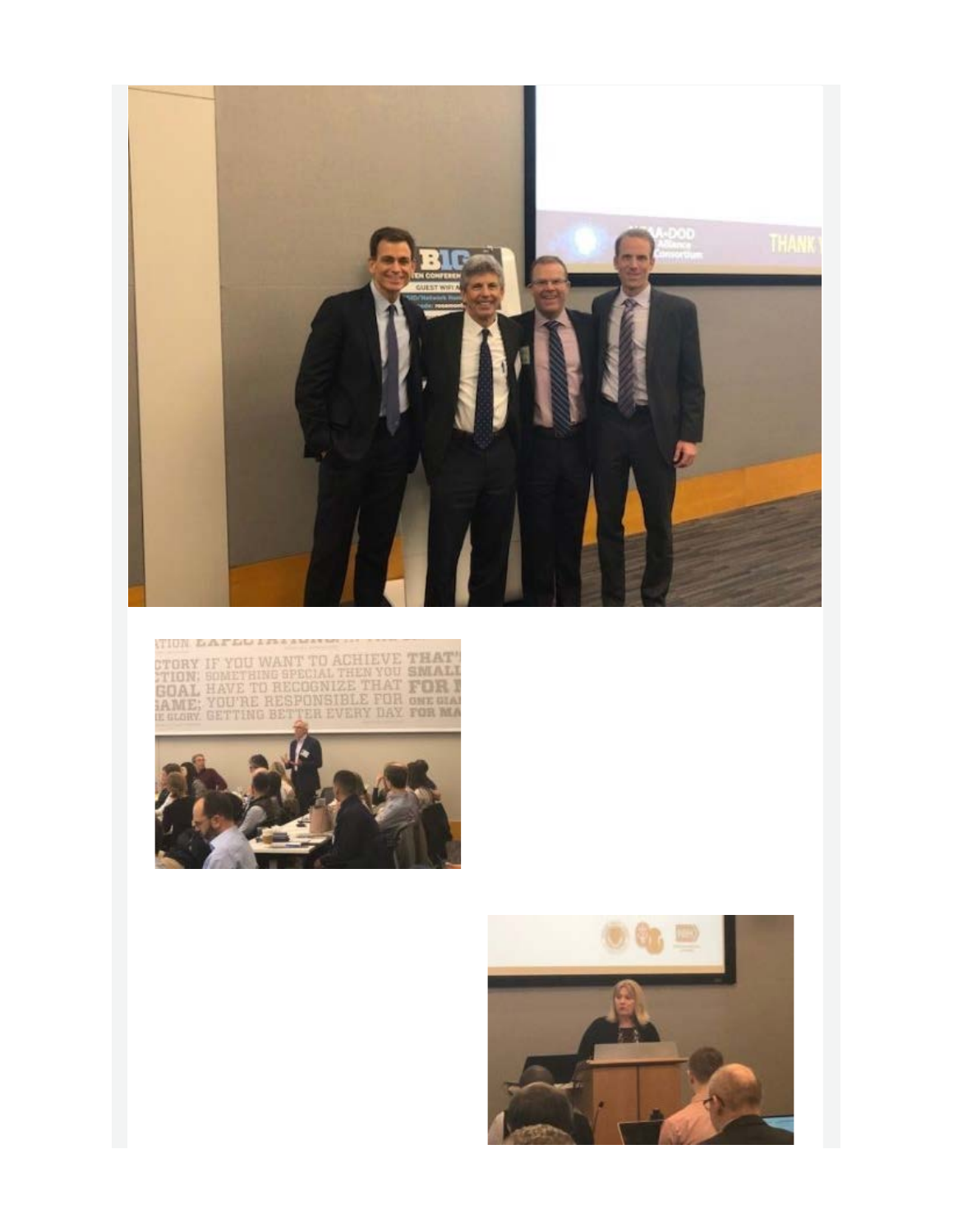





# CARE in Action

We are in need of new pictures for our CARE website and social media sites. Please share and submit ideas/post/tweets/pictures of CARE in action from your site with the CARE AOC careaoc@iupui.edu.

Thank You!

# CARE Connect

If you would like to collaborate with the CARE Consortium, please complete a Research Collaboration form. Collaboration Requests are reviewed monthly by the CARE Consortium Operating Committee.

[CARE Research Collaboration](http://careconsortium.net/mailster/3133/7232e321d230c175912fcbbafb0ae99d/aHR0cHM6Ly9yZWRjYXAudWl0cy5pdS5lZHUvc3VydmV5cy8_cz1uZ1VRcHdpdUhH)

## CARE Data Request